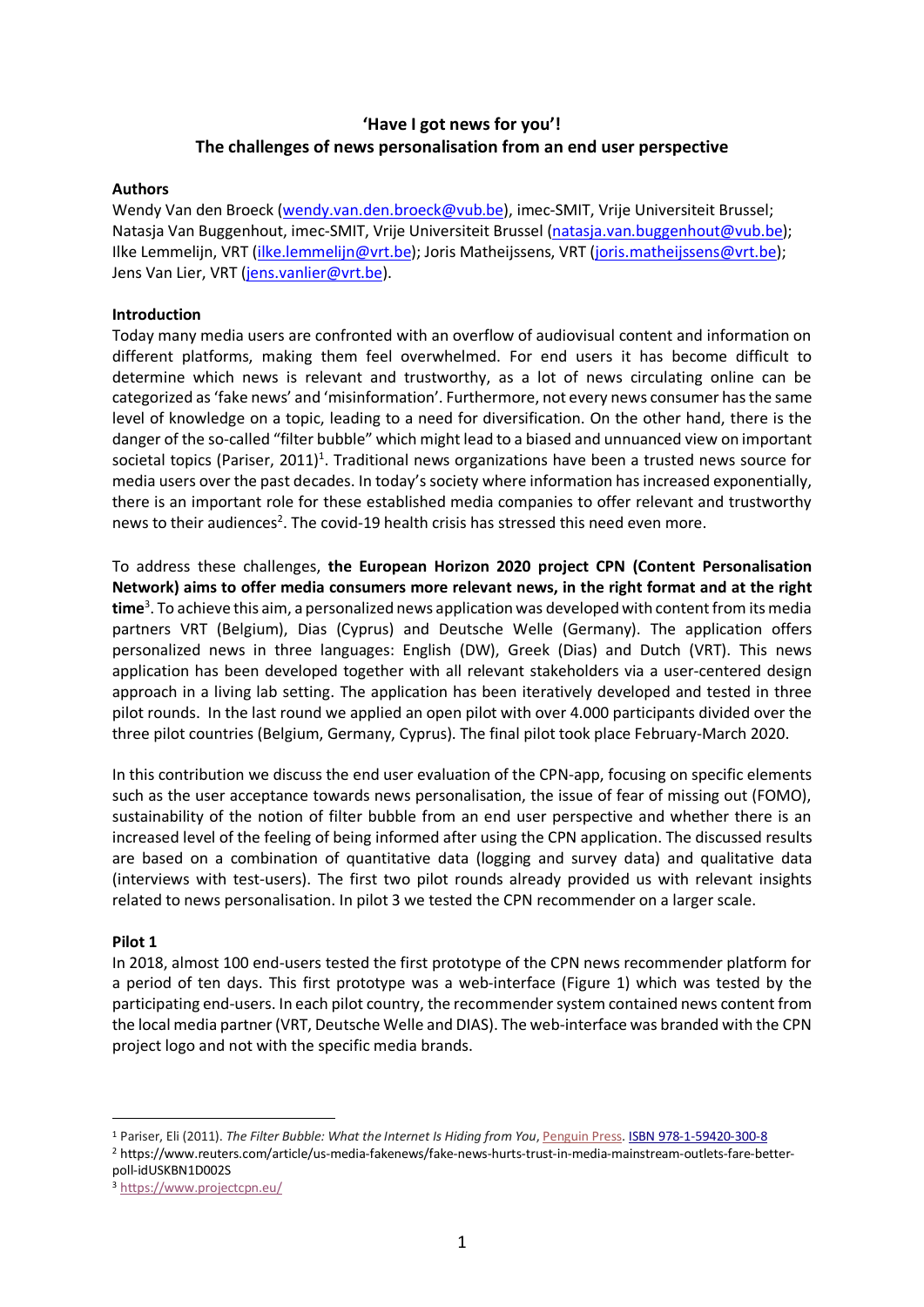

*Figure 1: First CPN prototype*

The **first CPN prototype** consisted of three news sections, presented in separate tabs:

- **Most popular** the most-read content among the users of the particular news outlet;
- **Latest news** all articles in chronological order, with the latest on top;
- **Personalised** the most relevant content for the user.

The 'personalised' tab was the most read section in all three pilot countries. **While news personalisation itself was evaluated as positive, there was a fear of missing out (FOMO) when receiving personalised news articles**: the participants were afraid that through personalisation they might only get news content based on their interests, which could cause them to miss other relevant or important news. The CPN recommender was not available as a mobile application during the first pilot, which was a negative point among the testers. On the other hand, the participants generally thought the web interface was straightforward and easy to use, although some thought that more important articles could be made more prominent in the interface. Based on the feedback of the first pilot round, we created the second prototype.

#### **Pilot 2**

We tested the **second prototype** which had the form of an app in 2019. We evaluated whether users liked the CPN personalisation algorithm by asking them how informed they felt after using our prototype. VRT, DIAS and Deutsche Welle, the media partners in the project, invited users to download the (Android) app onto their mobile phones and follow the news through CPN for a test period of four weeks.

News articles in the new mobile app could be found under three different tabs:

- **My news** personalised articles based on the profile of the user;
- **Headlines** articles selected by the news department;
- **Just in** most recently published articles.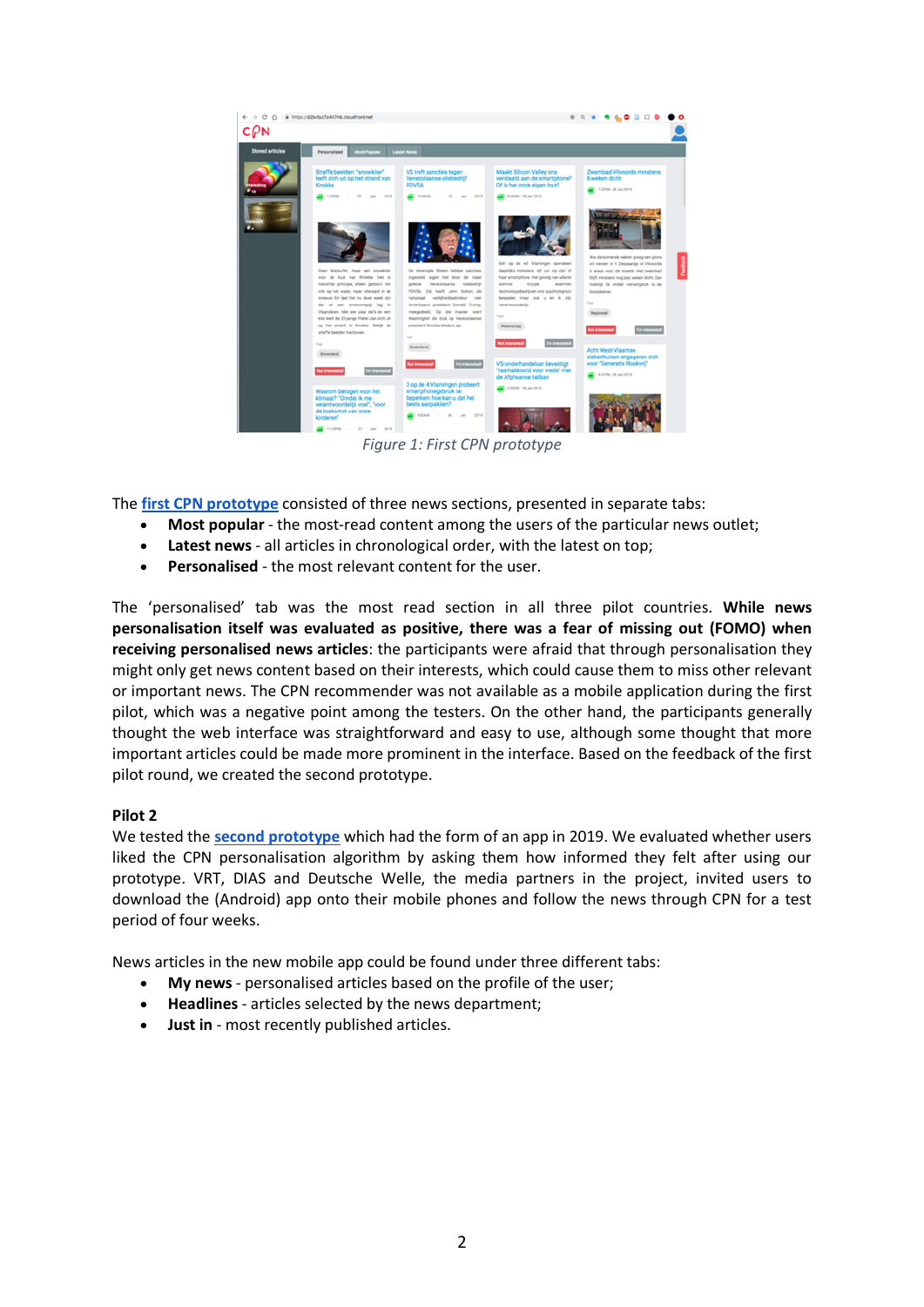

*Figure 2: Second CPN prototype*

We monitored and compared how users experienced both a personalised and non-personalised offer throughout the whole test. The users were split into two halves: one group started out with just a random selection of articles, while the other group received real personalized news recommendations. We switched the groups weekly and checked whether users could tell the difference between the two versions and which one they liked better. **People did appreciate the recommended results over the random results, felt more informed and gave us positive feedback on the application** - but overall, statistically the differences were too small to clearly say the CPN app fully convinced testers. That's why in the third and final pilot, the user-base for testing was increased.





*Figure 3: How informed did users feel? Figure 4: How often did users click on articles during the evaluation?*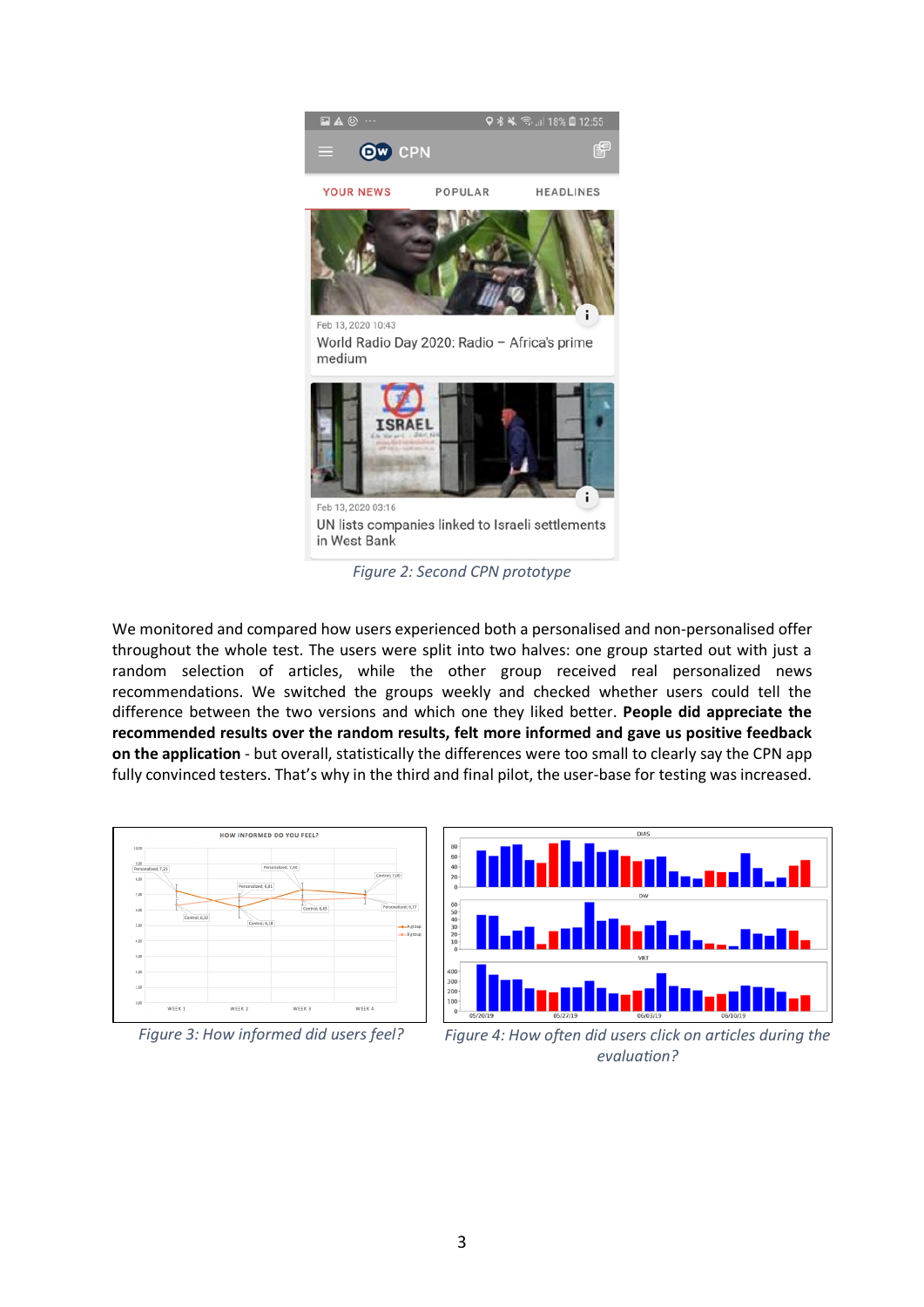# **Pilot 3**

The third pilot took place in February and March 2020. In this pilot, we tested the CPN recommender on Dias' Sigmalive website and via three dedicated apps (Dutch content – VRT nws, English content – DW, and Greek content – Dias).



*Figure 5: Pilot 3 prototypes*

The categories we used for the news classification were similar to pilot 2:

- **Your news** personalized news for the end-user;
- **Popular/ highlights** most-read news;
- **Latest/headlines** most recent news.

Important in this third pilot is that we also clearly branded the news source, as we learned that this is important for users. When we only used the unknown label (CPN), many users were not convinced that this news source was trustworthy. Correspondingly, we again worked with a control and a personalized group for VRT and DIAS. The control group received most popular articles in the 'your news' stream, the personalised group received personalized news. For the Dias website, all participants received only personalized news. Feedback was collected via in-app surveys, logging data and a final survey.

A first focus of our analysis was on the usage of the personalized stream. Did users read more from the personalized stream when their news was actually personalized? From the analysis of the click data, we clearly see an **increment of the personalized group over the control group** when we look into the DW + DIAS data (41% increment over the baseline of the number of clicks (p-value 0.052). For the VRT app we furthermore noticed that **users in the hybrid CPN recommender group read more from the personalized stream**.

Three other questions that were central in this third and final pilot were more subjective questions, focusing on the perception of the users:

- 1) What is the influence of personalisation on the users' **feeling of being informed**?
- 2) What is the influence of personalisation on the users' **fear of missing out** (FOMO)?
- 3) What is the influence of personalisation on the users' feeling of being isolated in a **filter bubble**?